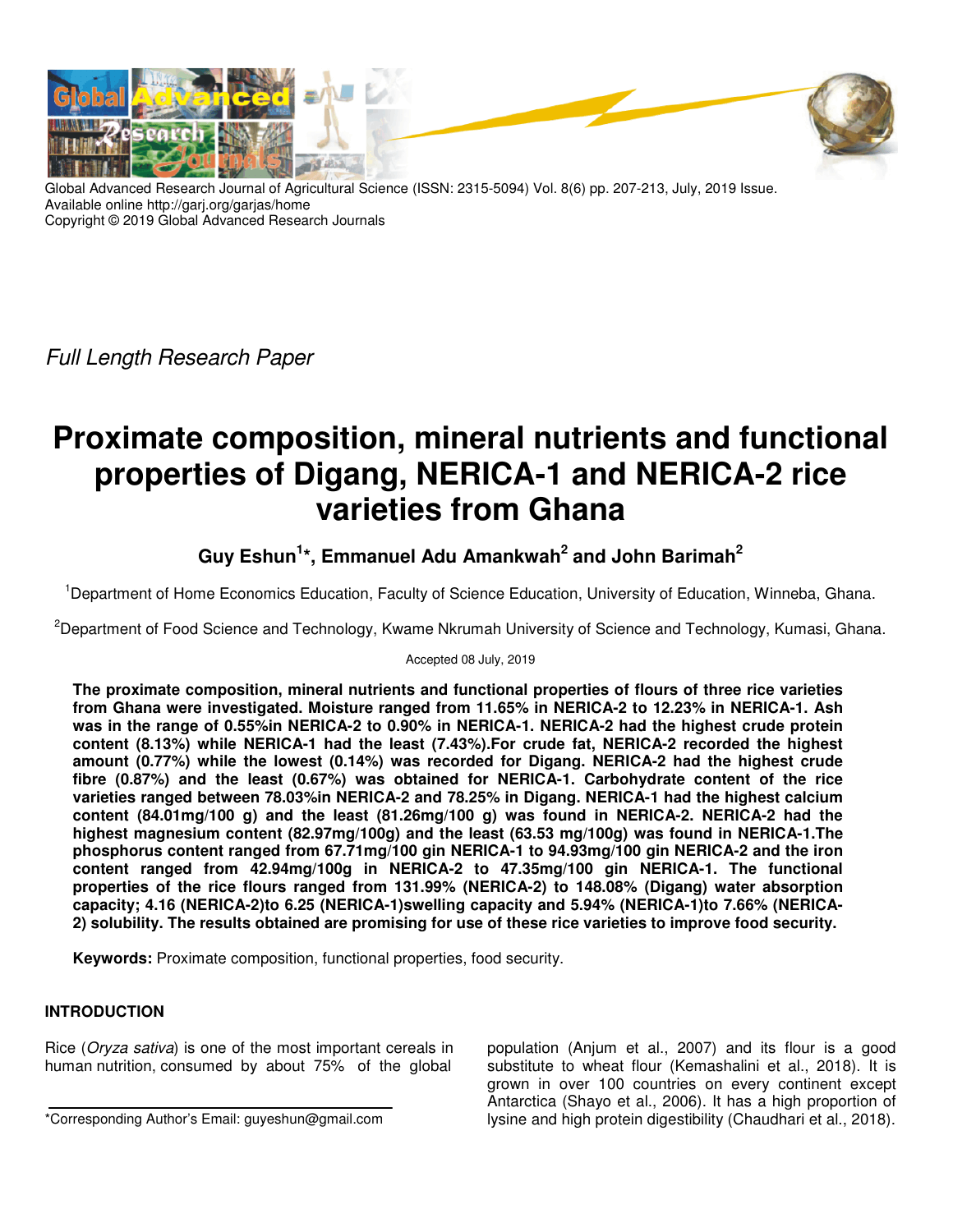It has rightly been considered as the queen among cereals for its nutritional quality and higher digestibility (Anjum et al., 2007).

In Ghana, rice has become one of the most important staple foods (Mbatchou and Dawda, 2013). The objective of this study was to analyze the nutrients (proximate and mineral) contents and functional properties of the three selected varieties. The analysis of the nutrient contents will enable the nutritional value of the rice varieties to be known and the functional properties will help to know products for which these rice varieties could be used for. This will help improve food security.

### **MATERIALS AND METHODS**

### **Source of raw materials**

The rice varieties used in this study were obtained from the Savannah Agricultural Research Institute, Tamale in the Northern Region of Ghana.

### **Rice flour preparation**

The rice samples were dehulled and ground into fine flour with a laboratory miller (Cyclotec 1093 Sample Mill, Tecator, Sweden).

### **Analysis of samples**

The milled rice samples were analysed for their proximate nutrient composition, calorie contents, mineral nutrient concentrations and functional properties.

### **Proximate nutrients**

Moisture, ash, crude protein (%N x 6.25), crude fat and crude fibre were determined by AOAC (1990). Total percentage carbohydrate was obtained by the difference method as reported by Onyeike et al. (1995).

### **Calorie content**

Calorie content (kCal/100 g flour) was obtained by multiplying the mean values of crude protein, crude fat and carbohydrate by 4, 9 and 4 respectively and taking the sum of the products (Onyeike et al. 1995).

### **Minerals determination**

Calcium, magnesium and iron were determined by the method of Agte et al. (1995) and phosphorus was obtained by the method of Juo (1978).

### **Functional properties determination**

### **Water absorption capacity (WAC)**

WAC was determined at 25°C according to the method of Yamazaki (1953) as modified by Medcalf and Gilles (1965). An aqueous suspension was made by adding 2 g of the rice flour to 40 ml of water in a pre-weighed 50 ml graduated centrifuge tube. The suspension was agitated for 1 hour on a Griffin flask shaker (Griffin and George LTD, Great Britain) after which it was centrifuged for 10 minutes at 2200 rpm. The free water was decanted from the wet sample, drained for 10 minutes by inverting the centrifuge tubes over filter papers and the wet sample was weighed. WAC was calculated as the weight of water bound by 100 g flour. The WAC was calculated as:

% WAC =  $\frac{\text{weight of bound water} \times 100}{\text{width of sample (dm basic)}}$ weight of sample (dry basis)

### **Solubility and swelling capacity**

Solubility and swelling capacity were determined based on the modification of the method of Leach et al. (1959). One gram of the flour sample was transferred into a preweighed graduated centrifuge tube (50 ml). Distilled water was added to give a total volume of 40 ml. The suspension was stirred just uniformly and sufficiently avoiding excessive speed. The suspension was heated at 85°C in a thermostatically regulated temperature water bath for 30 minutes with constant stirring. The centrifuge tube was removed, wiped dry on the outside and cooled to room temperature. It was then centrifuged for 15 minutes at 2200 rpm. The free water was decanted, evaporated and the residue was weighed. The sedimented paste was also weighed. Percent solubility and swelling capacity were calculated as follows:

% Solubility = 
$$
\frac{\text{weight of residue} \times 100}{\text{weight of sample}}
$$

$$
Swelling capacity = \frac{\text{weight of sediment} \times 100}{\text{weight of sample on dry basis x (100 - % solubility)}}
$$

### **Statistical analysis**

The statistical analysis of data was by one-way ANOVA at p≤0.05 using ASSISTAT Version 7.7 en (2017).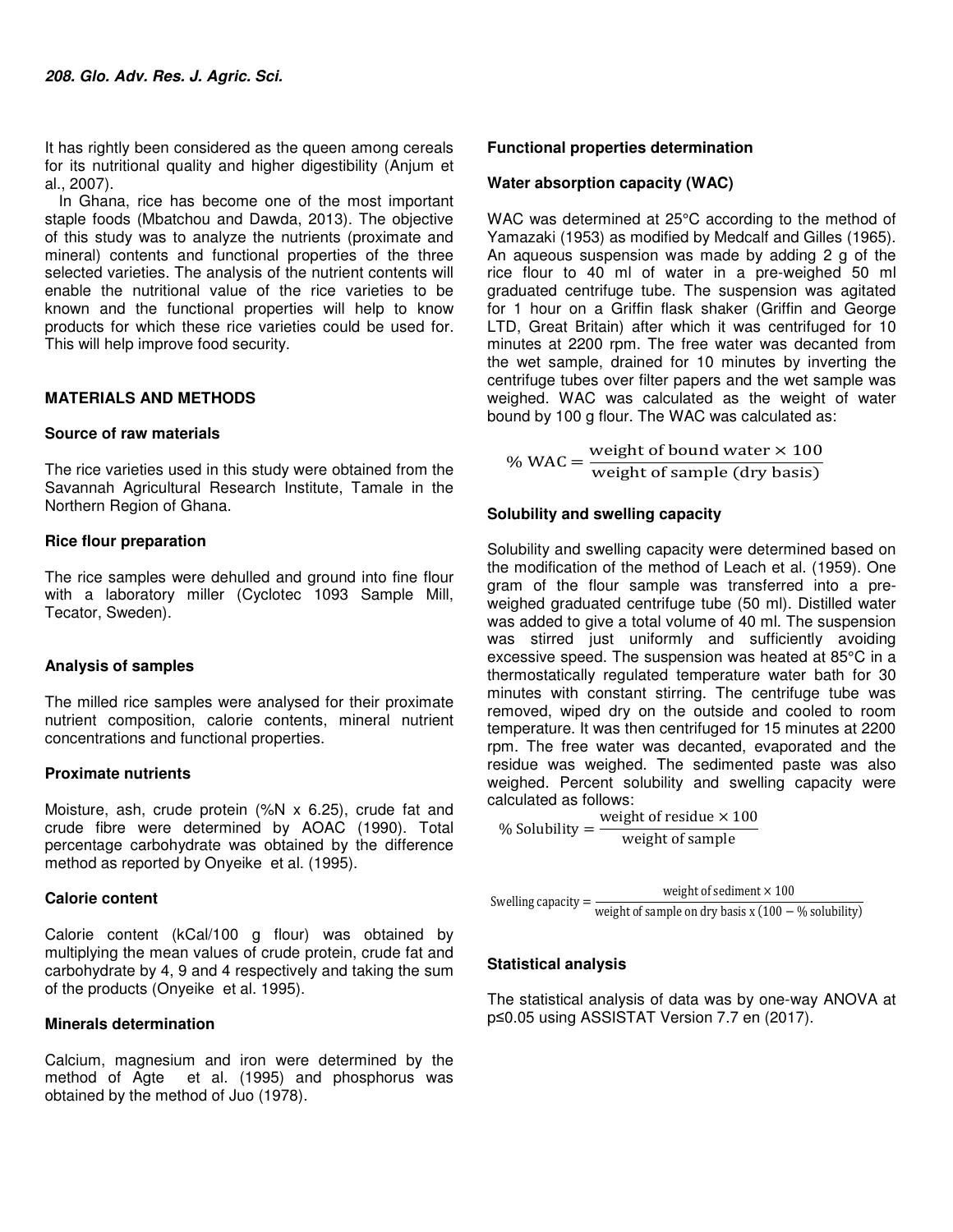|                    | <b>Rice Variety</b>            |                        |                          |
|--------------------|--------------------------------|------------------------|--------------------------|
| <b>Constituent</b> | <b>Digang</b>                  | <b>NERICA-1</b>        | <b>NERICA-2</b>          |
|                    |                                |                        |                          |
| Moisture (%)       | 12.22 $^{\rm a}$ ( $\pm$ 0.19) | 12.23 $^a$ (±0.01)     | 11.65 $^{\circ}$ (±0.24) |
| Ash (%)            | $0.83^a$ (±0.01)               | $0.90^a(\pm 0.02)$     | $0.55^b$ (±0.06)         |
| Crude protein (%)  | $7.63^b$ (±0.32)               | $7.43^b (\pm 0.09)$    | $8.13^a$ (±0.18)         |
| Crude fat (%)      | $0.14^b$ (±0.01)               | $0.65^a$ (±0.01)       | $0.77^a$ (±0.01)         |
| Crude fibre (%)    | $0.72^b$ (±0.01)               | $0.67^{\circ}$ (±0.01) | $0.87^a(\pm 0.01)$       |
| Carbohydrate (%)   | 78.25 $\textdegree$ (±0.43)    | 78.12 $^a(\pm 0.11)$   | 78.03 $^{\circ}$ (±0.16) |
| Energy (kCal/100g) | 345.61 $\textdegree$ (±0.72)   | 348.31 $b$ (±0.30)     | 351.58 $a$ ( $\pm$ 3.11) |

**Table 1.** Proximate (%) and energy (kCal/100g) composition of rice flours

Values are means ± standard deviation of triplicate determinations. Values in the same row with different superscript letters differ significantly (p≤0.05).

### **RESULTS**

### **Proximate composition and calorie contents of rice flours**

The proximate nutrients composition and calorie content of the rice flours are presented (Table 1). The moisture content ranged between 11.65% in NERICA-2 and 12.23% in NERICA-1. There was no significant difference (p>0.05) between the moisture content of NERICA-1 and Digang. The moisture contents of NERICA-1 and Digang were significantly higher (p≤0.05) than the moisture content of NERICA-2. The ash content of the rice flours ranged between 0.55% (NERICA-2) and 0.90% (NERICA-1). Whiles Digang and NERICA-1 did not differ significantly (p>0.05) in ash content from each other, their ash contents were significantly higher (p≤0.05) than the ash content of NERICA-2. Crude protein content varied between 7.43% in NERICA-1 and 8.13% in NERICA-2. NERICA-2 had a significantly higher (p≤0.05) crude protein content than Digang and NERICA-1 which did not differ significantly (p>0.05) in crude protein content from each other. The crude fat content ranged from 0.14% to 0.77%with Digang having the least amount of crude fat and NERICA-2 having the highest amount of crude fat. NERICA-1 and NERICA-2 did not differ significantly (p>0.05) in crude fat content from each other. Digang had a significantly lower (p≤0.05) crude fat content than NERICA-1 and NERICA-2. The crude fibre values for the rice flours fell between 0.67% (NERICA-1) and 0.87% (NERICA-2). The crude fibre content of NERICA-2 was significantly higher (p≤0.05) than the crude fibre content of both Digang and NERICA-1. Digang also had a significantly higher (p≤0.05) crude fibre content than NERICA-1.Digang had the highest carbohydrate content of 78.25% followed by NERICA-1 (78.12%) and the least amount of carbohydrate was obtained for NERICA-2 (78.03%). The carbohydrates content of the rice flours did not differ significantly (p>0.05) from each other. NERICA-2

had the highest amount of energy among the three flours (351.58 kCal/100g) followed by NERICA-1 (348.31 kCal/100g) and the least amount of energy was obtained in Digang (345.61 kCal/100g). The energy content of NERICA-2 was significantly higher (p≤0.05) than the energy content of both NERICA-1 and Digang. Digang also had a significantly lower (p≤0.05) energy content than NERICA-1.

### **Mineral contents of rice flours**

Calcium, magnesium, phosphorus and iron contents of the rice flours are shown (Table 2). The results reveal that NERICA-1 had the highest amount of calcium (84.01 mg/100g) followed by Digang (83.46 mg/100g) and the least was obtained in NERICA-2 (81.26 mg/100g). The calcium contents of the rice flours did not differ significantly (p>0.05) from each other.The magnesium content of the rice flours varied between 63.53 mg/100g in NERICA-1 to 82.97 mg/100g in NERICA-2. NERICA-2 had a significantly higher (p≤0.05) magnesium content than both Digang and NERICA-1. The magnesium content of Digang was also significantly higher (p≤0.05) than NERICA-1. Phosphorus content of the rice flours ranged between 67.71 mg/100g (NERICA-1) and 94.93 mg/100g (NERICA-2). NERICA-2 had a significantly higher (p≤0.05) phosphorus content than both Digang and NERICA-1. The phosphorus content of Digang was also significantly higher than the phosphorus content of NERICA-1. The iron content of the three rice flours did not differ significantly (p>0.05) from each other. The iron content ranged between 42.94 mg/100g in NERICA-2 and 47.35 mg/100g in NERICA-1.

#### **Functional properties**

The functional properties of the rice flours are shown (Table 3). Water absorption capacity was highest in Digang (148.08%), followed by NERICA-1 (143.14%) and the least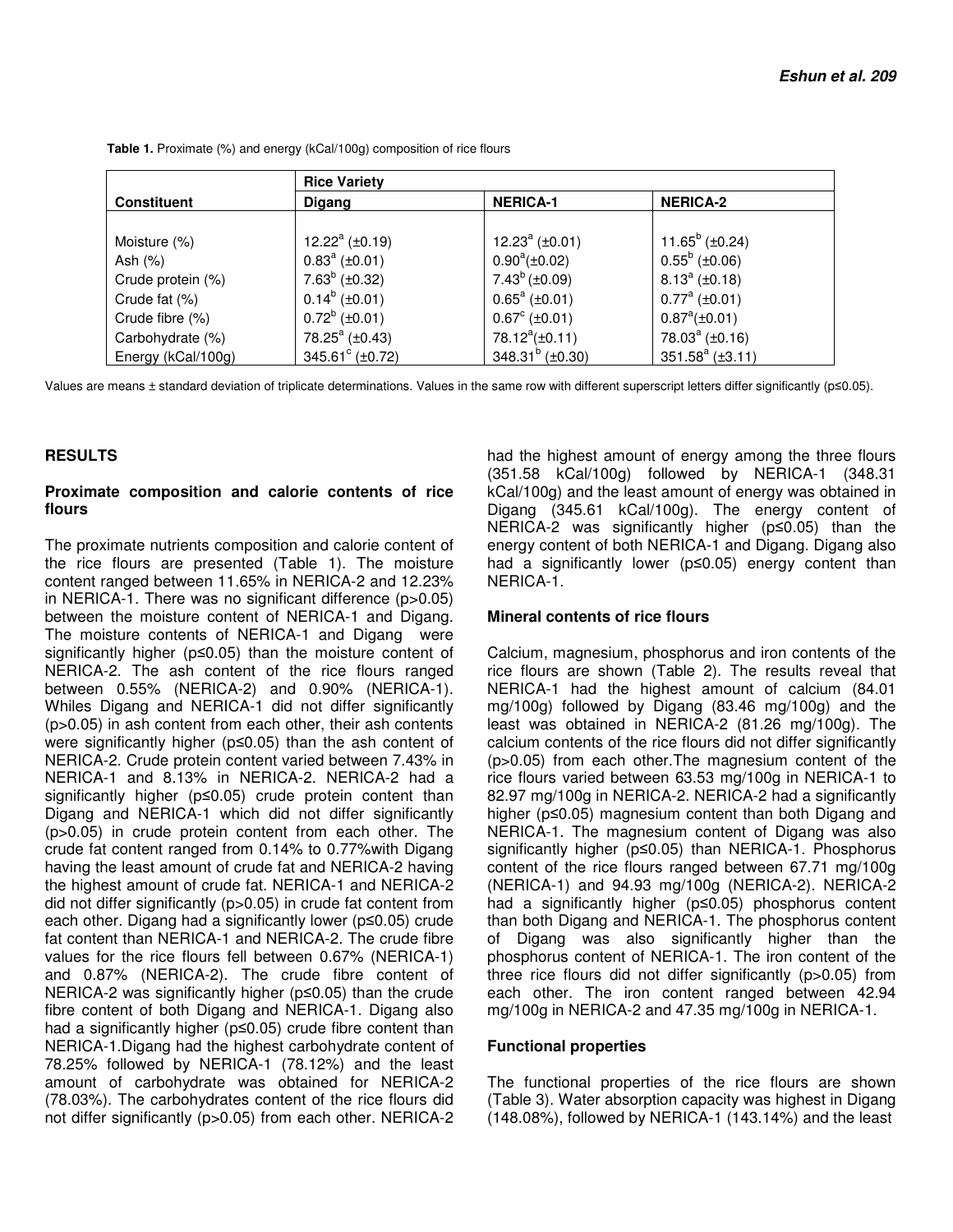**Table 2.** Mineral composition of rice flours

|                    | <b>Rice Variety</b>      |                                    |                             |  |
|--------------------|--------------------------|------------------------------------|-----------------------------|--|
| Mineral (mg/100 g) | Digang                   | <b>NERICA-1</b>                    | <b>NERICA-2</b>             |  |
|                    |                          |                                    |                             |  |
| Calcium            | $83.46^a$ ( $\pm 2.46$ ) | 84.01 <sup>a</sup> ( $\pm$ 2.54)   | $81.26^a$ ( $\pm 2.34$ )    |  |
| Magnesium          | 67.42 $^{\circ}$ (±1.04) | 63.53 $^{\circ}$ ( $\pm$ 0.42)     | 82.97 $a$ ( $\pm$ 3.86)     |  |
| Phosphorus         | 73.15 $b$ (±2.56)        | 67.71 $\textdegree$ ( $\pm 2.56$ ) | 94.93 $^{a}$ ( $\pm$ 1.54)  |  |
| Iron               | $46.47^{\circ}$ (±3.56)  | 47.35 $^{\circ}$ (±3.26)           | 42.94 $\textdegree$ (±0.04) |  |

Values are means ± standard deviation of triplicate determinations. Values in the same row with different superscript letters differ significantly (p≤0.05).

 **Table 3.** Functional properties of rice flours

|                            | <b>Rice Variety</b>        |                                   |                           |
|----------------------------|----------------------------|-----------------------------------|---------------------------|
| <b>Functional property</b> | Digang                     | <b>NERICA-1</b>                   | <b>NERICA-2</b>           |
|                            |                            |                                   |                           |
| WAC (%)                    | 148.08 $^{\circ}$ (±3.00)  | 143.14 <sup>a</sup> ( $\pm$ 7.49) | 131.99 $^{b}$ (±1.15)     |
| Solubility (%)             | 7.64 $\textdegree$ (±0.22) | $5.94^a (\pm 0.03)$               | $7.66^a$ (±1.66)          |
| Swelling capacity          | 6.25 $^{\circ}$ (±0.01)    | 6.41 <sup>a</sup> (±0.32)         | 4.16 <sup>b</sup> (±0.07) |

Values are means ± standard deviation of triplicate determinations. Values in the same row with different superscript letters differ significantly (p≤0.05).

was obtained in NERICA-2 (131.99%). While Digang and NERICA-1 did not differ significantly (p≤0.05) in their water absorption capacities, their water absorption capacities were significantly higher (p≤0.05) than the water absorption capacity of NERICA-2. The rice flours did not exhibit significant differences (p>0.05) in their solubility values. The solubility of the rice flours was within the range of 5.94 % in NERICA-1 to 7.66% in NERICA-2. For the swelling capacity, the values varied between 4.16 (NERICA-2) and 6.41 (NERICA-1). NERICA-1 and Digang did not differ significantly (p>0.05) in their swelling capacity values. The swelling capacity of NERICA-2 was significantly lower (p≤0.05) than the swelling capacity values of NERICA-1 and Digang.

### **DISCUSSION**

### **Proximate composition and calorie contents**

### **Moisture**

Moisture content serves as an index of flour storability (Joy and Ledogo, 2016).Low moisture content gives better shelf life (Joy and Ledogo, 2016) and enhanced keeping quality under storage (Alaka et al., 2011). All the rice varieties contained less than 14% moisture which meets the moisture content requirement for safe storage of rice (Deviga et al., 2016; Simonelli et al., 2017). The contents

of moisture obtained in this study are close to the range of valuesreported by Cameron and Wang (2005) (9.00 – 11.00%), Maisont and Narkrugsa (2009) (10.52 – 12.26%), Diako et al. (2011) (11.20 – 12.20%), Thomas et al. (2013) (10.04 – 12.88%), Kariyawasam et al. (2016) (11.20 – 11.90%) and Salim et al. (2017) (11.85 - 12.05%).

### **Ash**

Ash content in rice reflects the mineral elements (Mbatchou and Dawda, 2013).Ash content indicates the composition of inorganic constituents after organic materials and moisture have been removed by incineration (Iwe et al., 2016). The content of ash in all the rice varieties fell below 1.00%. The range of ash values obtained in this study fell within the range of values obtained by Shayo et al. (2006) (0.18 - 0.97%) but below the result reported by Islam et al. (2012) (1.77%).

### **Crude protein content**

Proteins form the basic building blocks for cells and tissue repairs in the body (Mbatchou and Dawda, 2013). Crude protein values obtained fall slightly below the results obtained by Islam et al. (2012) (8.50%).The differences in crude protein content might be due to varietal differences (Kennedy and Burlingame, 2003).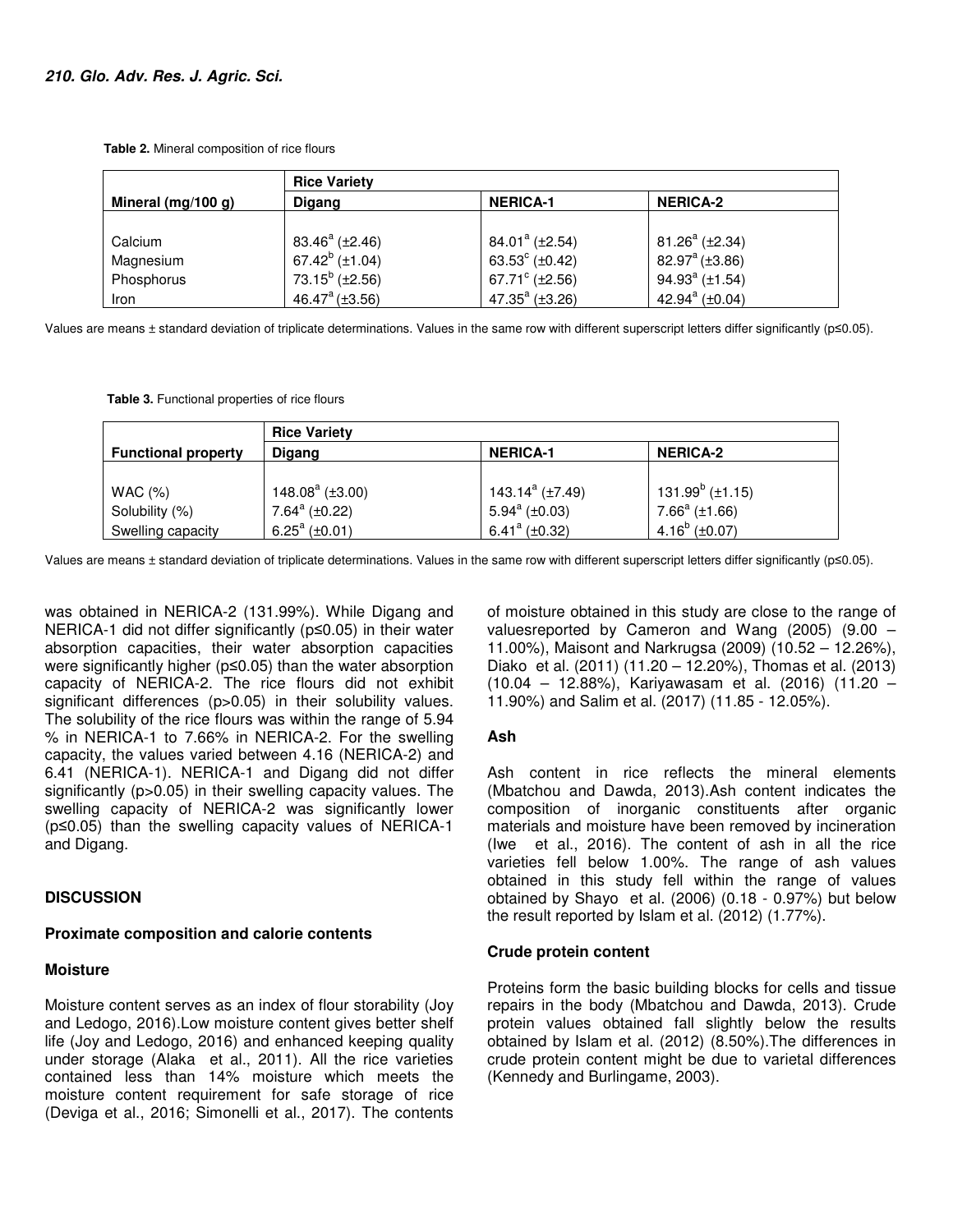### **Crude fat content**

The content of crude fat for all the rice varieties fell below 1.00%. The range of crude fat values obtained in this study fell below the value obtained by Islam et al. (2012) (2.80%). Shayo et al. (2006) reported a range of crude fat values (0.57 – 0.85%). While Digang had a crude fat value falling far below this range, NERICA-1 and NERICA-2 had crude fat values falling within this range. The low fat content in the rice flours may be due to the fact that cereals store energy in the form of starch rather than lipids (Iweet al., 2016). The low crude fat levels may be beneficial in ensuring longer shelf life for these rice varieties because all fats and fat-containing foods contain some unsaturated fatty acids and hence are potentially susceptible to oxidative rancidity (Iwe et al., 2016).

#### **Crude fibre content**

The content of fibre for all the rice varieties fell below 1.00%. The range of crude fibre values obtained in this study fell below the value obtained by Islam et al. (2012) (1.23%). Shaye et al. (2006) reported a range of crude fibre values (0.29 – 0.73%). While NERICA-2 had a crude fibre value above this range, Digang and NERICA-2 had crude fibre values falling within this range.

#### **Carbohydrate content**

The rice flours in this study had very high amounts of carbohydrates, which might mainly be starch (Rosniyana et al.,1995; Adaduzzaman et al., 2013). The range of values of carbohydrates obtained in this study compare favourably with the result obtained by Islam et al. (2012) (77.31%).

### **Calorie content**

Energy value of food measures its value to the body as a fuel for metabolic processes and it measures the chemical energy inherent in the bonds of the organic compounds of the food such as the protein, carbohydrates and fat (Kariyawasam et al., 2016). NERICA-2 provides the highest amount of energy, followed by NERICA-1 and Digang supplies the least amount of energy. The studied rice varieties are good sources of energy.

#### **Mineral nutrients**

### **Calcium**

Differences in calcium contents among the flours may be due to differences in the rate of calcium uptake by each plant.Calcium contents obtained in this study compare favourably with the results obtained by Ebuehi and

Oyewole (2007) (80 mg/100g). Calcium functions as a constituent of bones and teeth, regulation of nerve and muscle function. In children, calcium deficiency causes rickets and in adults, it causes osteomalacia and may also contribute to osteoporosis (Soetan et al., 2010).

#### **Magnesium**

Magnesium helps in the formation of bones and teeth and assists in the absorption of calcium and potassium. It is also needed for cellular metabolism and energy production through its help with enzyme activity (Mbatchou and Dawda, 2013). The range of values of magnesium obtained in this research is close to the range of values obtained by Ebuehi and Oyewole (2007) (67.0 – 82.0).

### **Phosphorus**

The concentration of phosphorus in Digang and NERICA-2 rice flours are close to the values reported by Ebuehi and Oyewole (2007) (73.0 – 94.00 mg/100g). NERICA-1 recorded a phosphorus value far below this range.The phosphorus content in NERICA-1 falling far below the values obtained by Ebuehi and Oyewole (2007) may be due to factors such as differences in the environment, soil and variety (Zhou et al., 2002).Phosphorus functions as a constituent of bones, teeth, adenosine triphosphate (ATP), phosphorylated metabolic intermediates and nucleic acids (Soetan et al., 2010).

### **Iron**

Iron is essential for the formation of haemoglobin in red blood cells (Alaka et al., 2011). The values of iron obtained in this work are comparable to the values (42.9 – 46.3 mg/100g) obtained by Ebuehi and Oyewole (2007).

### **Functional properties**

#### **Water absorption capacity**

While Digang and NERICA-1 had water absorption capacity falling far above the result obtained by Islam et al. (2012) (125.38%), NERICA-2 had a water absorption capacity slightly above the results obtained by Islam et al. (2012) (131.99% versus 125.38%). The results denote the possession of more water binding sites in Digang and NERICA-1 than in NERICA-2.Water absorption characteristics represent the ability of a product to associate with water under limiting conditions such as in doughs and pastes (Giami, 1993). It is important for flours as they swell and impart characteristics such as body thickness and viscosity (Falade and Adebiyi, 2015). High water absorption capacity is advantageous when preparing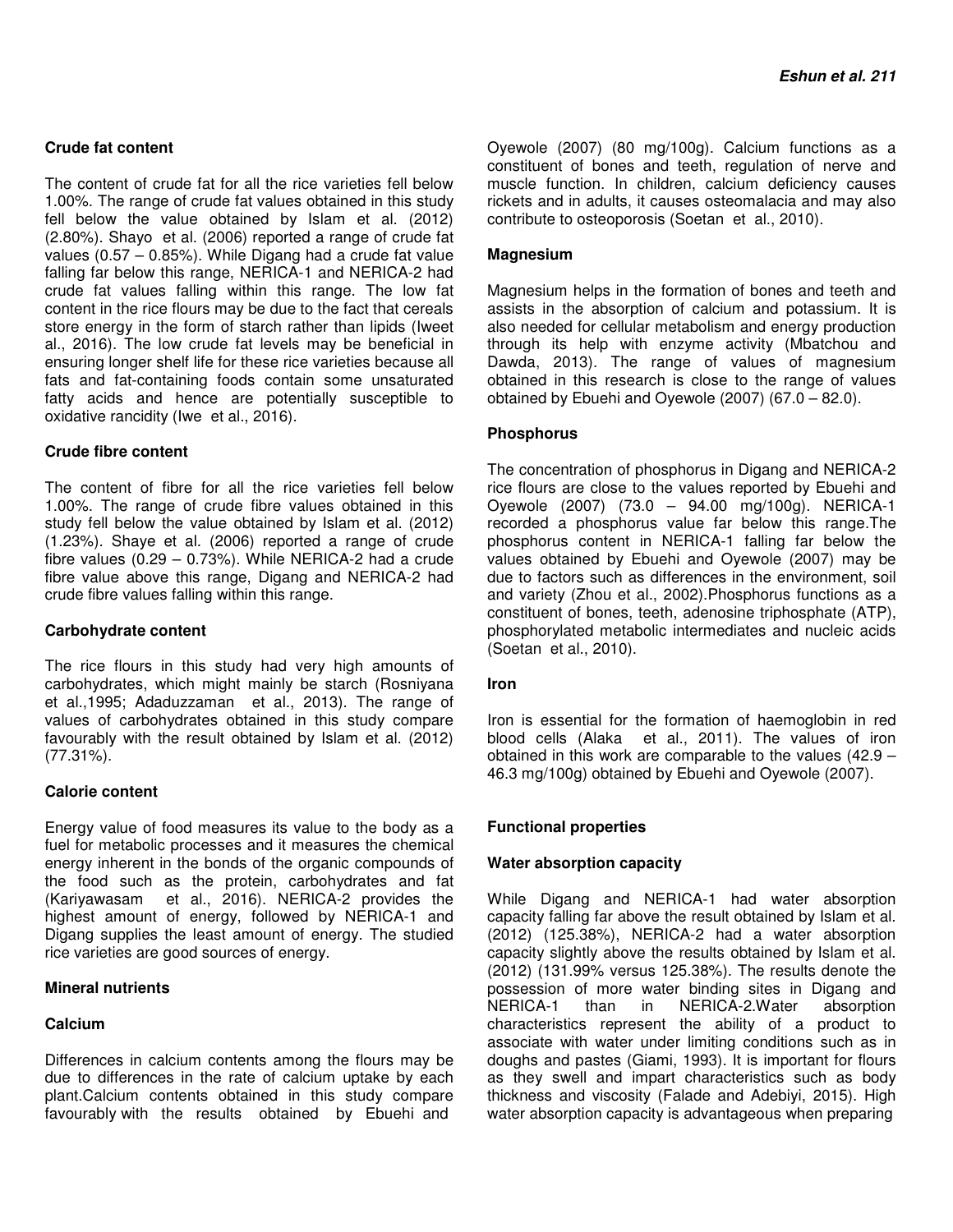food items like bread and sausages to maintain freshness and for easy handling (Bhat et al., 2008).

### **Solubility**

All the rice flours recorded higher solubility values than commercial rice flour (3.80%) (Noitang et al. 2009). Whiles Digang and NERICA-2 had values which were more than two-fold that of commercial rice flour as reported by Noitang et al. (2009), NERICA-1 recorded a solubility value more than one and a half times that of commercial rice flour as reported by Noitang et al. (2009). High solubility of flour suggests that the flour is digestible (Appiah et al., 2011). This means NERICA-2 is more digestible among the studied rice flours (because of it comparatively high solubility) and therefore could be more suitable for infant food formulations.

### **Swelling capacity**

Swelling capacity gives an indication of the increase in the volume of flour following water absorption (Ojo and Ade-Omowaye, 2015). Flours with good swelling capacities are used for thickening of soups, sauces and gravies (Oraka and Okoye, 2017).The swelling capacity values obtained in this study fell below that of commercial rice flour (7.7 g/g) (Noitang et al., 2009). NERICA-1 and Digang recorded swelling capacity values close to that reported by Noitang et al. (2009) but the swelling capacity value of NERICA-2 fell far below the result reported by Noitang et al. (2009). Among the studied flours, NERICA-1 had the highest swelling capacity, being more than one and a half fold that of NERICA-2 and may be the best among the rice flours for use in food products which require swelling such as noodles.

### **CONCLUSION**

The three rice varieties showed variation in nutrient content and functional properties. The nutrient content analysis shows that the potential exists to select nutritionally superior rice varieties to help improve food security. The functional properties study shows that besides being consumed as a whole grain, rice can potentially be used as a functional ingredient in formulated products to play a wide array of functional roles in the form of flours.

### **ACKNOWLEDGEMENT**

The authors are grateful to the Savannah Agricultural Research Institute, Tamale, Ghana for the supply of the rice samples.

### **REFERENCES**

- Agte VV, Gokhale MK, Paknikar KM, Chiplonkar SA (1995). Assessment of pearl millet vs rice-based diets for bioavailability of four trace metals. Plant Foods for Human Nutrition 48(2): 149-158.
- Alaka IC, Ituma, JOS, Ekwu FC (2011). Physical and chemical properties of some selected rice varieties in Ebonyi State.Nigerian Journal of Biotechnology 22: 40-46.
- Anjum FM, Prasha I, Bugti MA, Butt MS (2007). Mineral composition of different rice varieties and their milling fractions. Pakistan Journal of Agricultural Sciences 44(2): 332-336.
- AOAC (1990). Official methods of Analysis (15<sup>th</sup> edition). Association of Official Analytical Chemists, AOAC Pub., USA.
- Appiah F, Oduro I, Ellis WO (2011). Functional properties of Artocarpusaltilis pulp flour as affected by fermentation. Agriculture and Biology Journal of North America 2(5): 773-779.
- Asaduzzaman M, Haque ME, Rahman J, Hasan SMK, Ali MA, Akter MS, Ahmed M (2013). Comparisons of physicochemical, total phenol, flavonoid content and functional properties of six cultivars of aromatic rice in Bangladesh. African Journal of Food Science 7(8): 198-203.
- Bhat R, Sridhar KR, Young C, Bhagwath AA, Ganesh S (2008). Composition and functional properties of raw and electron beam irradiated Mucunapruriens seeds. International Journal of Food Science and Technology 43(8): 1338-1351.
- Cameron DK, Wang Y (2005). A better understanding of factors that affect the hardness and stickiness of Long-Grain rice. Cereal Chemistry 82(2): 113-119.
- Chaudhari PR, Tamrakar N, Singh L, Tandon A, Sharma D (2018). Rice nutritional and medicinal properties: A review article. Journal of Pharmacognosy and Phytochemistry 7(2): 150-156.
- Deviga D, Vijayalakshmi J, Rahman AA (2016). Determination of storage loss in rice with respect to moisture loss in Food Corporation of India. International Journal of Latest Trends in Engineering and Technology, Special Issue36-41.
- Diako C, Sakyi-Dawson E, Bediako-Amoah B, Saalia FK, Manful JT (2011). Cooking characteristics and variations in nutrient content of some new scented rice varieties in Ghana. Annals: Food Science and Technology12(1): 39-44.
- Ebuehi OAT, Oyewole AC (2007). Effect of cooking and soaking on physical characteristics, nutrient composition and sensory evaluation of indigenous and foreign rice varieties in Nigeria. African Journal of Biotechnology 6(8): 1016 – 1020.
- Falade KO, Adebiyi AO (2015). Effect of γ-irradiation on cooking, functional and pasting properties of Bambara groundnut (Vigna subterranea [L.] Verdc.) cultivars. Journal of Food Processing Engineering 38(5): 452-466.
- Giami SY (1993). Effect of processing on the proximate composition and functional properties of cowpea (Vigna unguiculata) flour. Food Chemistry 47(2): 153-158.
- Islam MZ, Taneya MLJ, Shams-Ud-Din M, Syduzzaman M, Hosque MM (2012). Physicochemical and functional properties of Brown Rice (Oryza sativa) and wheat (Triticum aestivum) flour and quality of composite biscuit made thereof. The Agriculturists 10(2): 20-28.
- Iwe MO, Onyeukwu U, Agiriga AN (2016). Proximate, functional and pasting properties of FARO 44 rice, African yam bean and brown cowpea seeds composite flour. Cogent Food and Agriculture 2: 1142409.
- Joy E, Ledogo N (2016). The effect of variety and processing methods on the functional and chemical properties of rice flour. International Journal of Nutrition and Food Sciences 5(1): 80-84.
- Juo ASR (1978). Selected methods for soil and plant analysis. International Institute of Tropical Agriculture (Manual series No.1,  $2^{nc}$ Edition) pp. 38-39.
- Kariyawasam TI, Godakumbura PI, Prashantha MAB, Premakumara GAS (2016). Proximate composition, calorie content and heavy metals (As, Cd, Pb) of selected Sri Lankan traditional rice (Oryza sativa L.) varieties. Procedia Food Science 6: 253- 256.